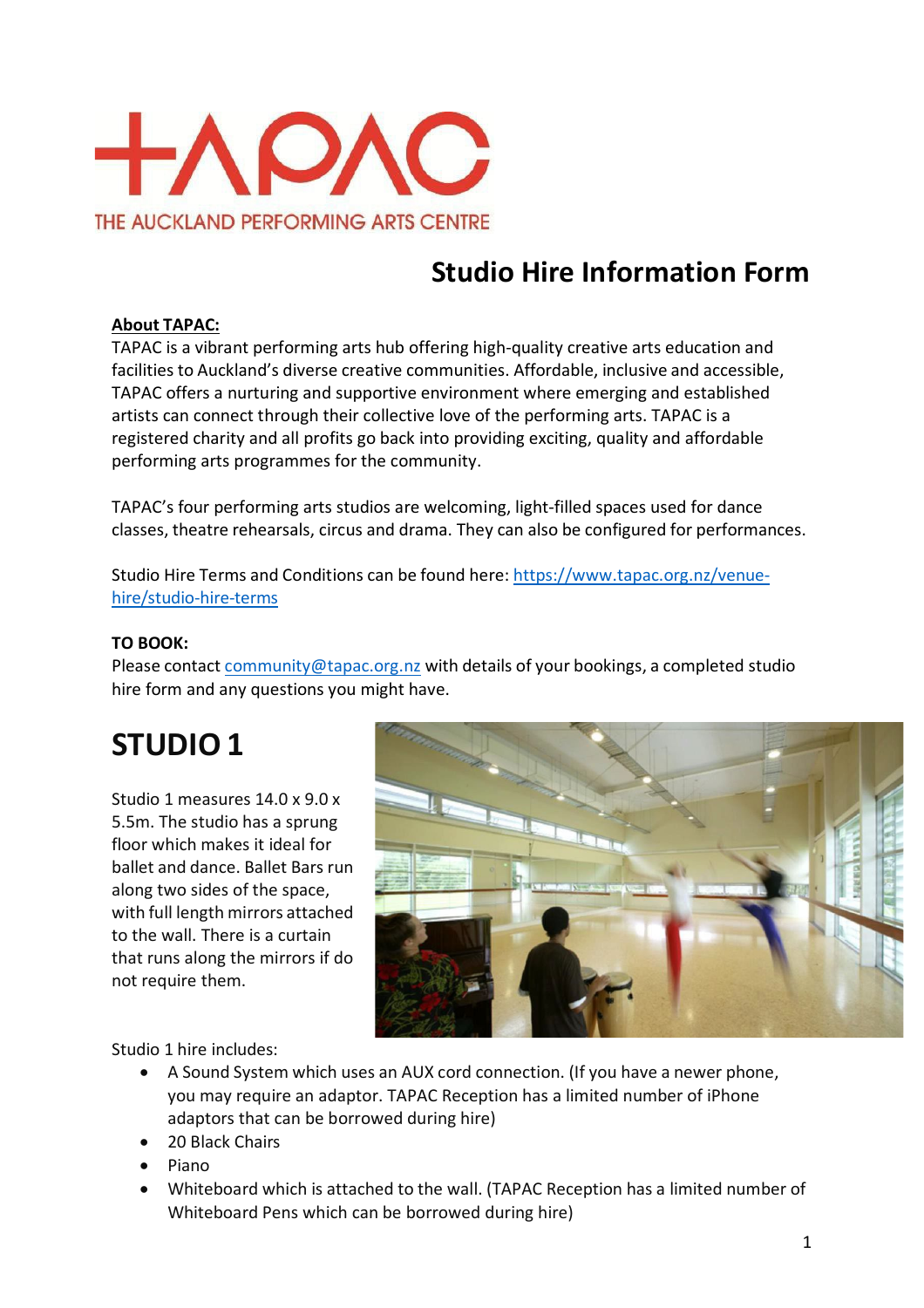#### **RATES**

| Studio Hire                           | $\frac{1}{2}$ \$35.00 (+gst) |
|---------------------------------------|------------------------------|
| <b>After Hours Cost</b>               | $$45.00 (+gst)$              |
| When no other hirers are in the venue |                              |

#### **CAPACITY**

| <b>Green or Orange (Standard</b> | 50 people (includes people seated to watch) |
|----------------------------------|---------------------------------------------|
| Capacity)                        | 20 Adults/Children comfortably to Dance     |
| <b>Red (Limited Capacity)</b>    | 25 people                                   |

### **STUDIO 2**

Studio 2 measures 14.0 x 9.0 x 5.5m. The studio has a sprung floor which makes it ideal for ballet and dance. A Grid runs across the top of the studio for aerial harnesses (which can be negotiated with TAPAC) and moveable mirrors that can be placed around the space as required. A Sliding Door opens the space up to the grass area outside.



Studio 2 hire includes:

- A Sound System which uses an AUX cord connection. (If you have a newer phone, you may require an adaptor. TAPAC Reception has a limited number of iPhone adaptors that can be borrowed during hire)
- 20 Black Chairs
- Whiteboard which is attached to the wall. (TAPAC Reception has a limited number of Whiteboard Pens which can be borrowed during hire)

#### **RATES**

| <b>Studio Hire</b>                                               | $ $ \$35.00 (+gst)           |
|------------------------------------------------------------------|------------------------------|
| <b>After Hours Cost</b><br>When no other hirers are in the venue | $\frac{1}{2}$ \$45.00 (+gst) |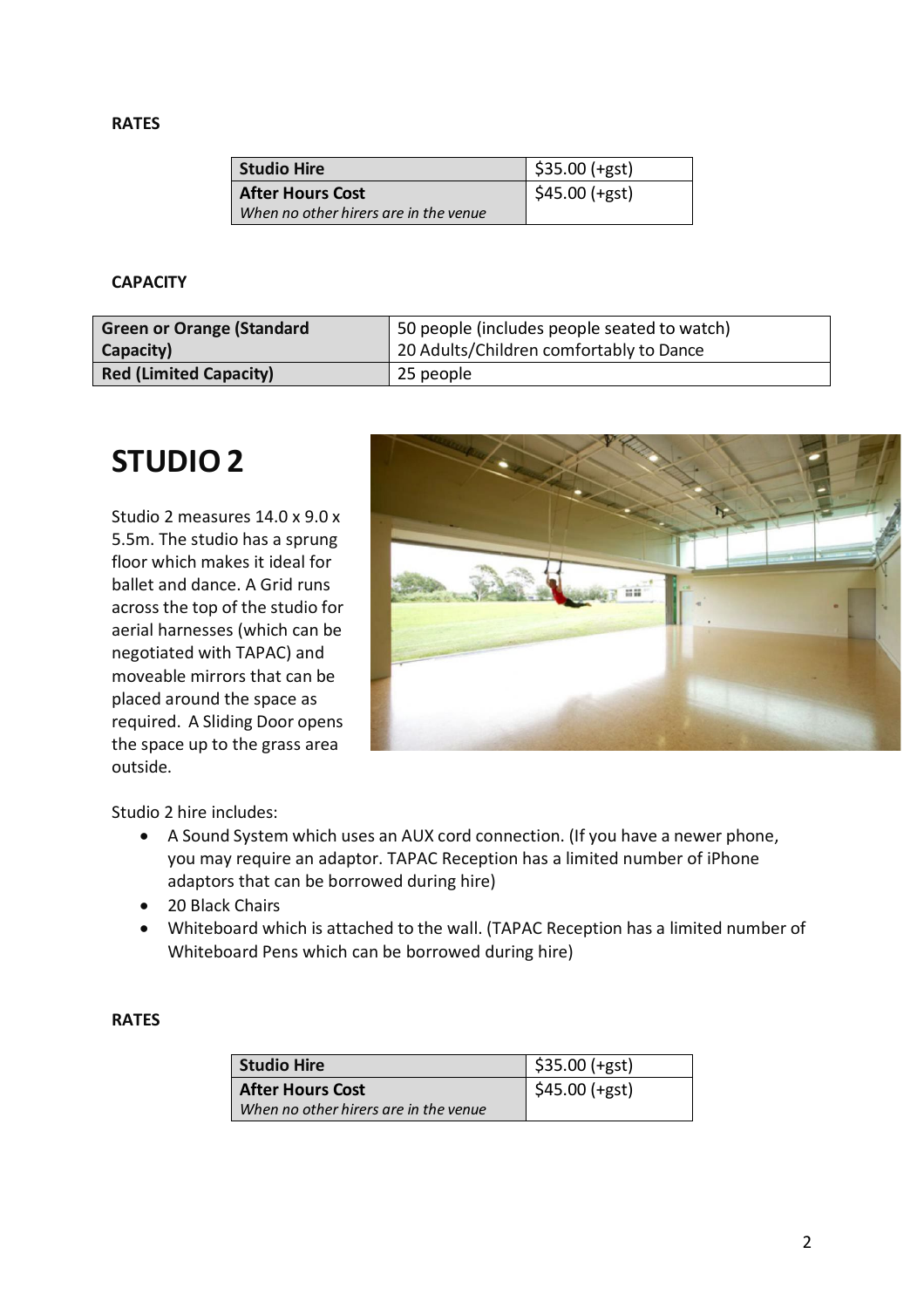#### **CAPACITY**

| <b>Green or Orange (Standard</b> | 50 people (includes people seated to watch) |
|----------------------------------|---------------------------------------------|
| Capacity)                        | 20 Adults/Children comfortably to Dance     |
| <b>Red (Limited Capacity)</b>    | 25 people                                   |

## **STUDIO 3**

Studio 3 measures 10.0 x 7.0 x 4.5m. Studio 3 has a blank space with no mirrors which makes it ideal for Acting or filming work.



Studio 3 hire includes:

- A Sound System which uses an AUX cord connection. (If you have a newer phone, you may require an adaptor. TAPAC Reception has a limited number of iPhone adaptors that can be borrowed during hire)
- 20 Black Boxes. TAPAC Reception can assist with chairs if required
- Piano
- Whiteboard which is attached to the wall. (TAPAC Reception has a limited number of Whiteboard Pens which can be borrowed during hire)

#### **RATES**

| Studio Hire                                                      | $$30.00 (+gst)$ |
|------------------------------------------------------------------|-----------------|
| <b>After Hours Cost</b><br>When no other hirers are in the venue | $$40.00$ (+gst) |

#### **CAPACITY**

| <b>Green or Orange (Standard</b> | 35 people (includes people seated to watch) |
|----------------------------------|---------------------------------------------|
| Capacity)                        | 15 Adults comfortably to Dance              |
|                                  | 20 Children comfortably to Dance            |
| <b>Red (Limited Capacity)</b>    | 16 people                                   |